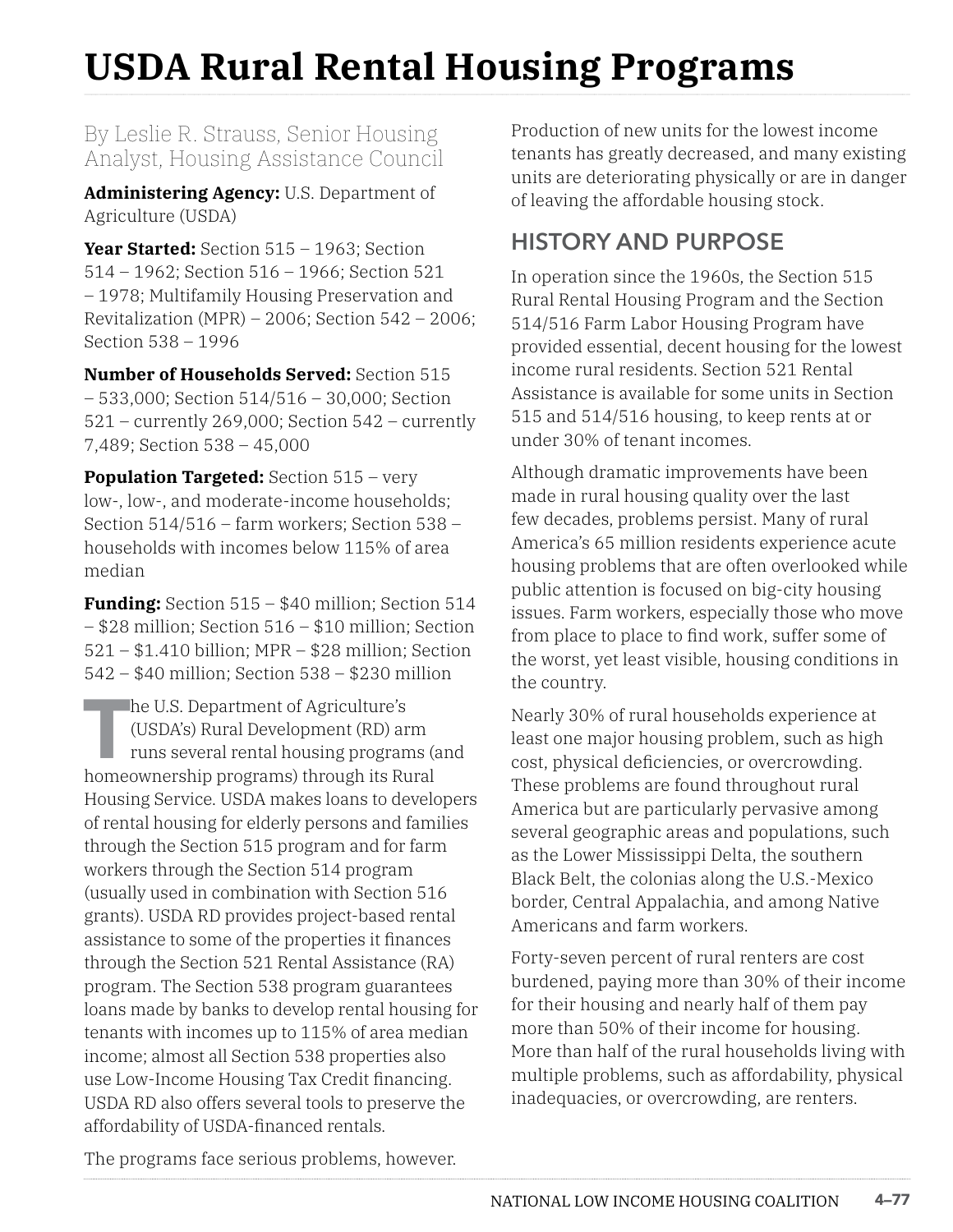#### **PROGRAM SUMMARY**

Under the Section 515 program, USDA RD makes direct loans to developers to finance affordable multifamily rental housing for very low-income, low-income, and moderate-income families, for elderly people, and for persons with disabilities. Section 515 loans have an interest rate of 1%, amortized over 50 years, to finance modest rental or cooperatively owned housing.

The Section 514 farm worker housing program also makes direct loans; they have a 1% interest rate for 33-year terms. Some Section 514 borrowers, such as nonprofits, are also eligible for Section 516 grants.

Sections 515 and 514/516 funds and Section 538 loan guarantees can be used for new construction as well as for the rehabilitation of existing properties. Funds may also be used to buy and improve land, and to provide necessary facilities such as water and waste disposal systems. However, no new rental properties have been developed under Section 515 since 2011; the program's entire appropriation for the last several years has been used to preserve existing units.

Very low-, low-, and moderate-income households are eligible to live in Section 515-financed housing. Section 514/516 tenants must receive a substantial portion of their incomes from farm labor. Section 515 resident incomes average about \$13,640 per year. The vast majority (92%) of Section 515 tenants have incomes less than 50% of area median income. More than half of the Section 515 assisted households are headed by elderly people or people with disabilities. Section 538 units are available for tenants with incomes up to 115% of area median. USDA does not compile data on the incomes of Section 538 residents.

Section 514/516 loans and grants are made available on a competitive basis each year, using a national Notice of Funding Availability (NOFA). After FY11 USDA has not issued NOFAs for Section 515 loans; instead, it has used all of its Section 515 funds for preservation purposes. Applications for Section 538 guarantees are accepted year-round.

#### **Preservation**

To avoid losing affordable housing, preservation of existing affordable units is essential. Three factors pose challenges for preserving units in developments with owners who are still making payments on Section 515 or 514 mortgages.

First, many Section 515 and 514 mortgages are nearing the end of their terms and the pace of mortgage maturities will increase starting in 2028. Since USDA Section 521 Rental Assistance (RA) is available only while USDA financing is in place, when a USDA mortgage is fully paid off the property also loses its RA. The USDA can offer Section 542 vouchers for tenants when a mortgage is prepaid, but not when a mortgage matures. Advocates are exploring ways to protect tenants when USDA mortgages mature. Possibilities include offering new or amortized USDA mortgages so that RA can continue; providing vouchers; or "decoupling" RA from USDA mortgages so RA can continue even when a mortgage has been paid in full.

Second, many Section 515 properties are aging and must be preserved against physical deterioration. In 2016, USDA released a Comprehensive Property Assessment (CPA) updating a 2004 study. The new CPA reviewed Section 515 rental properties, off-farm Section 514/516 farmworker housing properties, properties with loans guaranteed under the Section 538 program, and properties that have used the MPR preservation program. The study concluded that over the course of the next 20 years, \$5.6 billion will be needed in addition to existing capital reserves simply to cover capital costs.

Third, every year some property owners request permission to prepay their mortgages by paying them off before their terms end and thus remove government affordability requirements. Owners seek to prepay for varying reasons, including: the expiration of tax benefits; the burden of increased servicing requirements; the desire of some small project owners to retire; and, in some rural areas, an increase in vacancies due to out-migration. As is the case for owners of HUD multifamily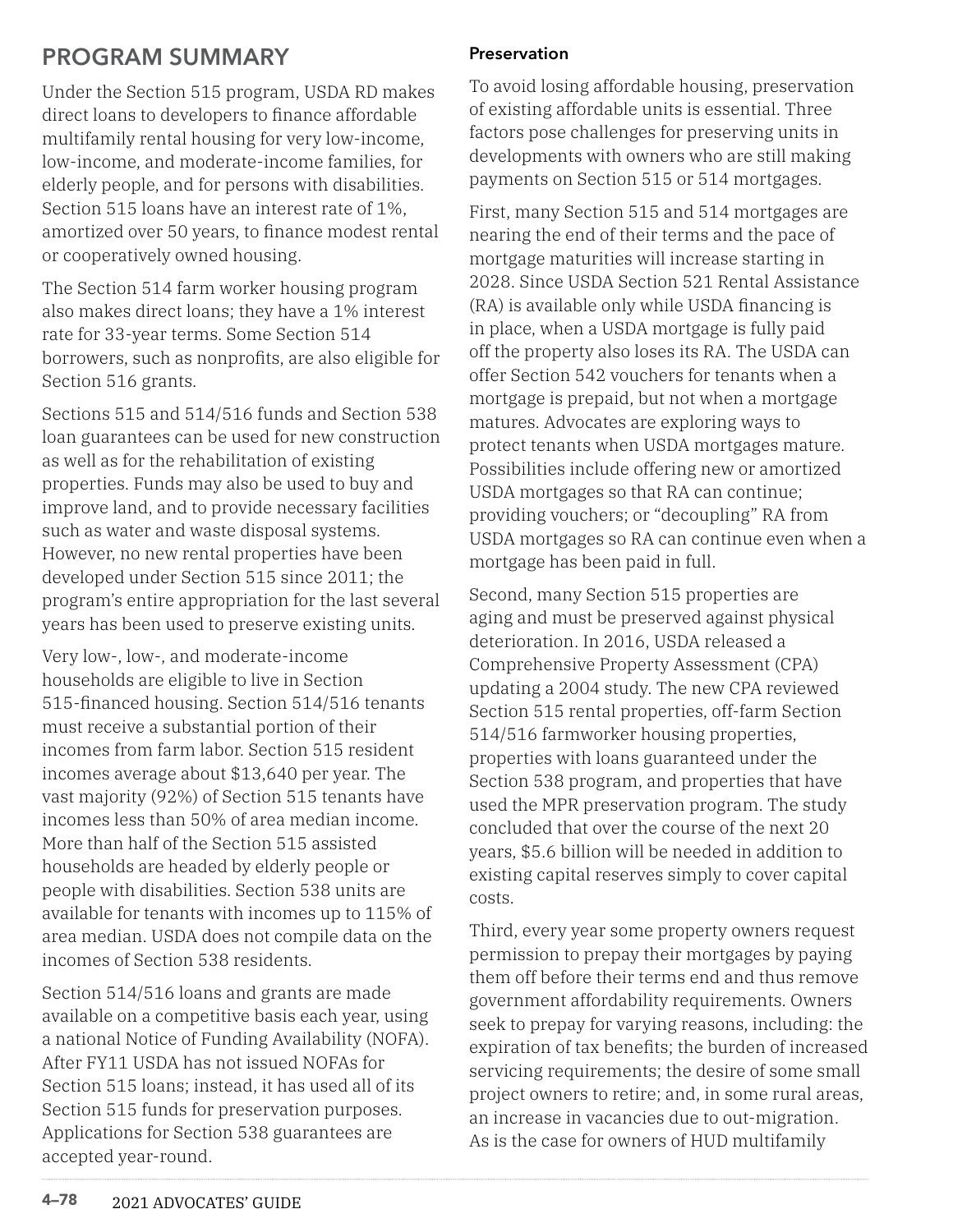projects, Section 515 owners' ability to prepay is restricted by federal law. The details vary depending on when a loan was approved but, in all cases, USDA is either permitted or required to offer owners incentives not to prepay and in exchange the property continues to be restricted to low-income occupancy for 20 years. Incentives offered to owners include equity loans, increases in the rate of return on investment, reduced interest rates, and additional Section 521 Rental Assistance. In some cases, an owner who rejects the offered incentives must offer the project for sale to a nonprofit or public agency. If an owner does prepay, tenants become eligible for Section 542 vouchers.

For the last few years, USDA RD has funneled most of its preservation efforts through its Multifamily Housing Preservation and Revitalization (MPR) demonstration program. MPR offers several possible types of assistance to owners or purchasers of Section 515 and Section 514/516 properties. The most common assistance is debt deferral, although other possibilities include grants, loans, and softsecond loans.

Other preservation tools include Section 542 tenant vouchers, which can be provided to tenants who face higher rents when their buildings leave the Section 515 program because of mortgage prepayments. For several years, ending in FY11, Congress also funded a Preservation Revolving Loan Fund program, which used intermediaries to make loans to owners or purchasers who sought to preserve rural rental properties.

#### **New Demand for Farmworker Housing**

In FY18, legislation changed the Section 514/516 program in a potentially significant way: it made farmworkers from other countries, who come to the U.S. with temporary H-2A visas, eligible for Section 514/516 housing. The H-2A program requires employers to provide housing for their workers, so employers are likely to want to use Section 514/516 units. In some parts of the country not all units are fully used, so this change could make better use of those properties. In

other places, however, demand already exceeds supply and expanding eligibility will increase housing shortages. It is also possible that employers will apply for Section 514 loans (they are generally not eligible for Section 516 grants) to construct "on farm" housing on their own property for their workers, and it is not clear how USDA would weigh those applications against requests from nonprofits for funds to develop "off farm" units. It is still too early to determine what the results of H-2A eligibility will be.

#### **FUNDING**

The Section 515 program, which received about \$115 million in annual appropriations in the early 2000s and has been cut repeatedly, was funded at \$40 million in both FY20 and FY21. Section 514 received \$28 million in each of those years. Section 516 was funded at \$10 million in FY20 and FY21.

The MPR preservation program received \$24.5 million in FY19, and \$28 million in FY20 and FY21. Demand far exceeds the available funds: at the end of calendar year 2019, MPR had a backlog of approved preservation projects needing at least \$70 million.

The Preservation Revolving Loan Fund has not been funded since FY11.

The Section 521 RA program was funded at \$1.375 billion in FY20 and \$1.410 billion in FY21.

The cost of the Section 542 voucher program is now rising every year as increasing numbers of tenants are eligible for vouchers. The program has used slightly more than its appropriation each year for the last few years, with the additional dollars being drawn from the already inadequate MPR funding pool. In FY20, for example, with an appropriation of \$32 million, USDA used just over \$34.5 million for vouchers. The program's appropriation for FY21 is \$40 million.

Changes to reduce RA costs and to improve USDA's rental housing preservation process can be made by USDA without legislative changes by Congress. Making vouchers available for tenants in properties with expiring mortgages, or